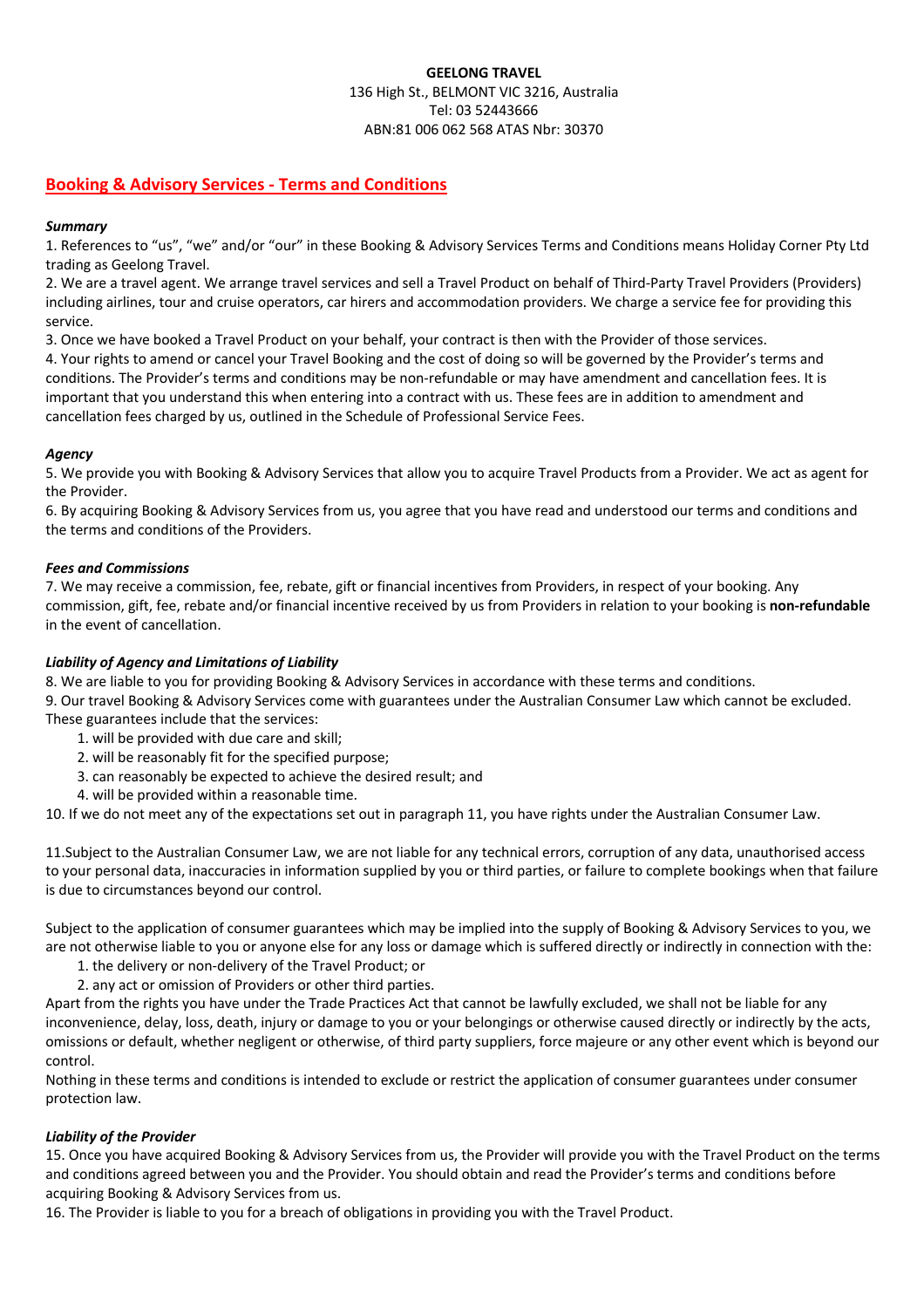17. As an agent of the Provider, we have no control over or liability for, the services provided by Providers. We cannot guarantee the performance of the Provider and we have no liability in respect of the supply of any Travel Products including any liability in contract, tort or otherwise, for any injury, damage, loss, delay, additional expense or inconvenience caused directly or indirectly by any provider of travel services or products by Providers. All bookings with us are subject to the terms and conditions and limitations of liability imposed by the Provider.

# *Booking Terms*

18. The Travel Products offered are subject to availability and can be withdrawn without notice by the Provider. Travel Products may also change at any time in accordance with the Providers terms and conditions.

19. When making a booking, you must provide details of each traveller correctly. We have no responsibility for any loss or damage arising from the incorrect entry of a traveller's details.

20. Travel Products obtained through the Booking & Advisory Services are not guaranteed until payment has been made in full and documents have been processed.

21. It is your responsibility to contact the Provider prior to departure to ensure there is no change to the scheduled departure time. Most airlines offer only electronic confirmation of your reservation, or 'e-ticketing'. We cannot be held responsible if your e-ticket does not arrive due to an incorrect email address or your junk email settings. You must notify us immediately if you change your email address or contact telephone number after making a booking. It is your responsibility to advise us if you have not received your e-ticket confirmation.

23. When making a booking you must advise your consultant of any medical, dietary or mobility conditions you may have.

24. When making a booking you must advise us if you are pregnant.

# *Payment Terms*

25. All pricing is reflected in Australian Dollars unless otherwise specified.

26. All pricing is inclusive of goods and services tax (GST), or other such value added taxes where applicable.

27. Payments processed in foreign currency (currency other than the original card holder's country of issue), may incur a currency conversion fee. Please refer to your financial institution for applicable fees.

28. We sell Travel Products in two different ways:

1. as merchant, where we take payment directly from you at the time of booking confirmation; or

 2. as retail, where your Travel Product will either be paid to the Provider directly at the time of booking or payable to the Provider on the date of travel.

29. Travel Products purchased in accordance with the 'retail' method, will not be bound by these terms and conditions and you are responsible for pursuing any claims of cancellation, re-scheduling, refunds or chargebacks directly with the merchant.

30. As the merchant we are governed by the terms and conditions of the provider of the merchant facility.

31. A credit card or debit card fee may also be charged by certain Providers and low-cost carriers. You will be notified of such charges prior to your purchase

32. All charges, including the credit card fees, may be in another currency (e.g. EUR), which we will provide an estimate for in Australian dollars.

# *Refunds and Credits*

33. If you cancel your Travel Product, your right to a refund or credit is subject to the terms and conditions of the Provider. 34. If the Provider is required to provide you with a refund or credit for the Travel Product, we will liaise with the Provider to arrange that refund. Where you are entitled to a refund, we are unable to provide you with this refund until we receive it from the Provider. Please note that most Providers take 60 - 90 days to process any refund.

35. Any refund or credit will be subject to these terms and conditions and will not include the 10% Geelong Travel cancellation fee, credit card fees or any commissions received. You may also be charged a cancellation fee by the Provider.

36. Where refunds for unused services are allowed, a service fee may be charged by the Provider against the value of the refund.

# *No Show*

37. If you have a booking for a Travel Product (including flights and accommodation) but you do not show up to check-in or otherwise do not avail yourself of such Travel Product, you will not be entitled to any refund from us.

# *Cancellation and Amendments*

38. If you amend or cancel your Travel Product, we reserve the right to charge the cancellation and amendment fees as per the Schedule of Professional Service Fees.

39. The Provider may charge cancellation and amendment fees in accordance with the terms and conditions agreed between you and the Provider. These will be in addition to the fees charged by us. We are not liable for any cancellation fees or refusals to refund made by the Provider.

40. Many Providers treat name changes and route and/or itinerary alterations as a full cancellation and these can incur full cancellation charges.

# *Cancellations and amendments for online low-cost carrier bookings only*

41. If your flight booking is with a Low-Cost Carrier, you can only cancel or change your booking by contacting the Provider directly.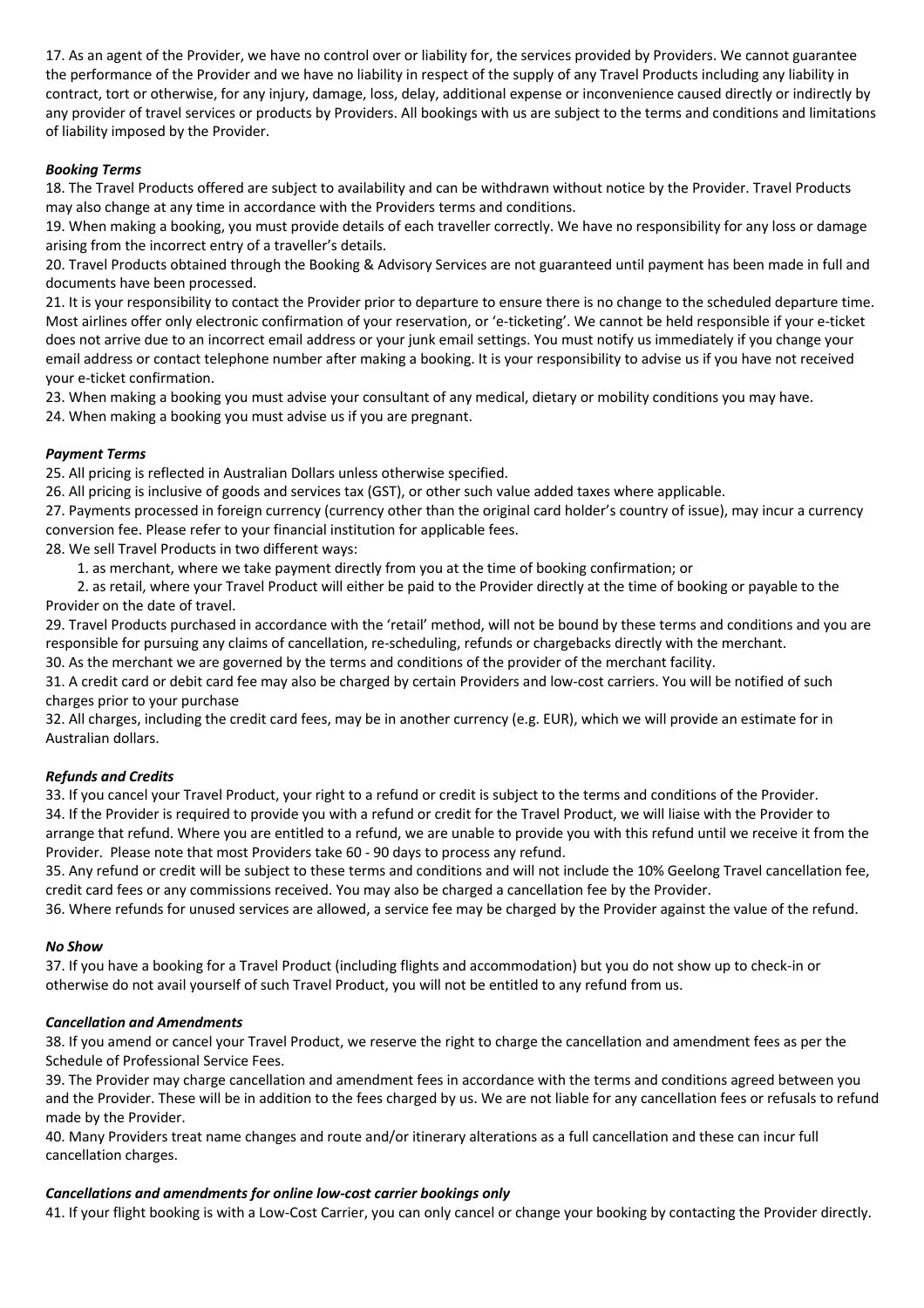## *Cancellations and amendments for hotel bookings only*

42. Please review the cancellation policy for your hotel booking for any penalties that may apply.

### *Force Majeure*

43. We will not be liable for any failure or delay in performing our obligations in booking the Travel Product that is due to events beyond our control.

44. If a force majeure event occurs that affects your booking, your entitlement to a refund, a credit or re-scheduled travel booking will depend on the Provider's terms and conditions.

45. If your booking is impacted by a force majeure event and you are entitled to a refund or credit from the Provider, we will facilitate this refund or credit.

46. The 10% Geelong Travel cancellation fee, credit card fees or any commissions received are non-refundable in the circumstance that a force majeure event occurs.

#### *Low Cost Flights*

47. If you book a low-cost flight with us, we will make the booking on your behalf and your contract for your low-cost flight will also be subject to the airline's booking terms and conditions.

48. It is your responsibility to ensure that all details of the booking are correct before proceeding. For any changes or cancellations, please contact the airline directly, quoting your reference.

#### *Additional Airline Charges*

49. Some Providers may also charge additional fees. Please check with the Provider for their full terms and conditions.

#### *Hotel/Accommodation Bookings*

50. Some Providers will require an additional charge to be paid locally (e.g. a resort fee) at the time of check in or check out. This amount is in addition to the amount shown during the booking process under the 'total booking cost' amount. 51. There may be taxes levied abroad but not paid at the point of purchase that are payable in relation to your hotel booking (e.g. local taxes, sales tax etc.). Any local taxes will be payable by you directly to the Provider at the time of check in/check out.

#### *Changes in Price and Itineraries*

52.We reserve the right to cancel your booking in the event we have reasonable grounds to believe it is fraudulent.

53. If a Provider changes any part of your booking for reasons beyond its control, we will use our reasonable endeavours to notify you. If any such changes result in your Travel Product costing more or otherwise being materially different, then you may cancel the Travel Product. Any refund would be subject to the Travel Provider terms and conditions.

54. These terms and conditions are subject to variation at any time. Any variation will be displayed here, and you will be deemed to have accepted a variation if you have made a booking after it has been displayed.

## *Your Obligations and Warranties*

55. You warrant to us that:

 1. you are at least 18 years old and have the power, capacity and authority to enter into a binding contract with us and with the Providers of the Travel Products that you acquire;

 2. you have read and understood these terms and conditions and if booking on behalf of third parties, you have conveyed these terms and conditions to them;

 3. the information you provide us about yourself is true, accurate, current and complete (apart from any optional items) as required by any registration process;

 4. you have considered acquiring comprehensive travel insurance and we are not responsible for any failure by you to acquire adequate insurance cover; and

 5. you will use the Booking & Advisory Services in accordance with these terms and conditions and you will not use the Booking & Advisory Services in any way to breach any laws or defame anyone.

## *Jurisdiction and Law*

56. All matters arising out of or in connection with the Booking & Advisory Services and these terms and conditions are governed by the laws of Victoria, Australia. By acquiring the Booking & Advisory Services, you consent and submit to the exclusive jurisdiction of the laws of Victoria, Australia.

## *Definitions*

"We" and "us" means Holiday Corner Pty Ltd trading as Geelong Travel.

"You" or "your" means any user of our Website or any person who acquires the Booking & Advisory Services, including any person who acquires a Travel Product (whether or not the Booking & Advisory Services were acquired by another person).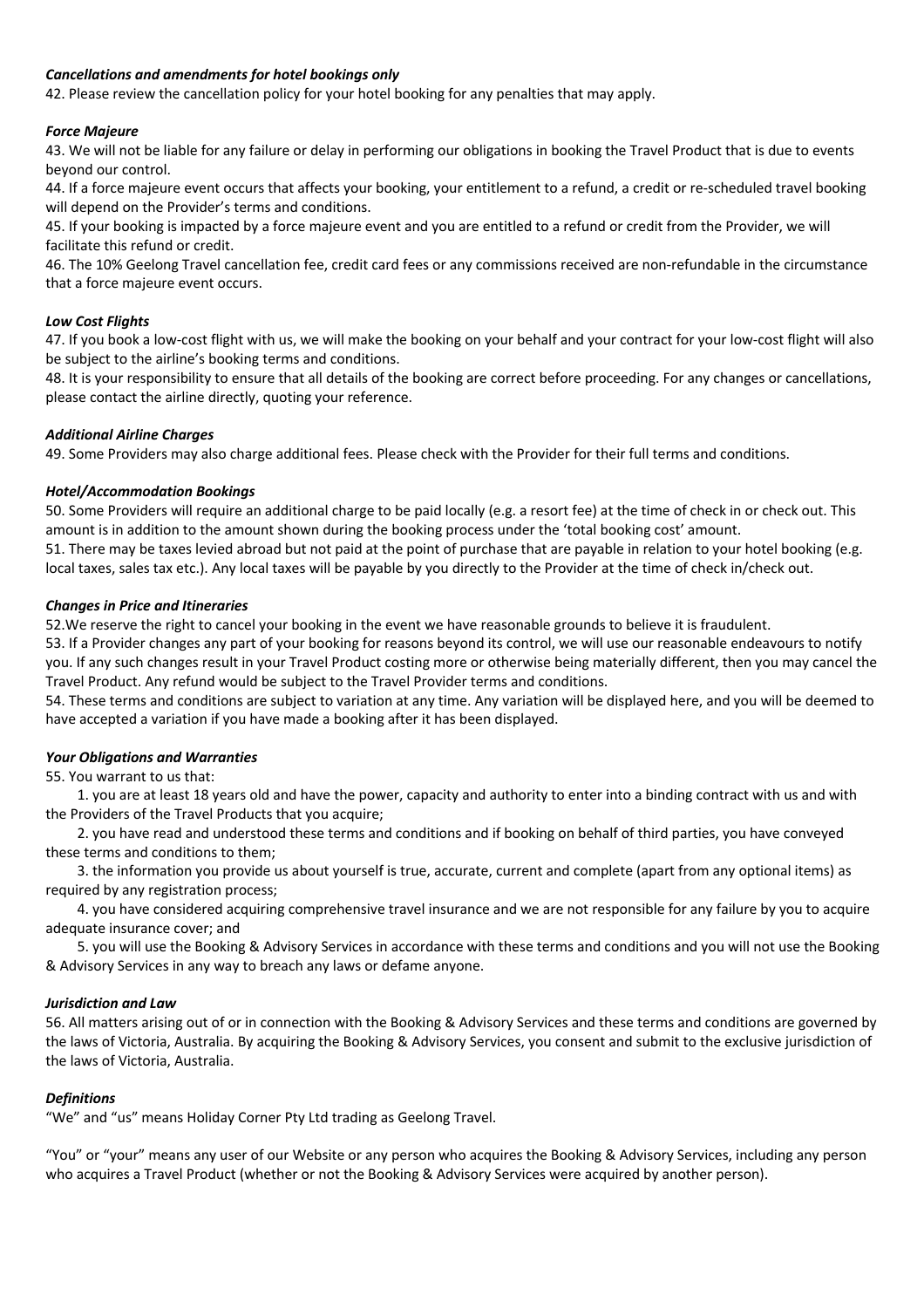"Booking & Advisory Services" means services provided by us to you in assisting you to acquire a Travel Product from a Provider and includes advisory and consulting services.

"Force Majeure" means, but not limited to: acts of God, accident, riot, war, terrorist act, epidemic, pandemic, quarantine, outbreaks of infectious disease or any other public health crisis, civil commotion, breakdown of communication facilities, natural catastrophes, adverse weather conditions, governmental acts or omissions, changes in laws or regulations, national strikes, fire, explosion and generalised lack of availability of raw materials or energy.

"Travel Provider" or "Provider" or "Providers" means the company or person who provides you with the Travel Product on terms and conditions agreed with you.

"Travel Product" means the service or product provided by a Provider, for example, an airline or a hotel.

"Website" means our website https://geelongtravel.com.au/

## *Schedule of Professional Service Fees*

#### *Service Fees*

\$30.00 Domestic airfare per person

\$50.00 Trans-Tasman airfare per person

\$200.00 Itinerary planning fee per booking (credit towards reservation once booked)

\$150.00Visa processing fee per person

\$150.00 Insurance claim application form assistance (per claim)

*Reservation Deposit* - For all bookings a deposit is due at time of booking. **This deposit is non-refundable**. The balance of your booking is due at the scheduled time. Your consultant will advise the dates of payment deadlines at time of booking. *Amendment Fees* - changes to Domestic/Trans-Tasman bookings will incur a fee of \$75.00 per passenger per booking in addition to Provider and credit card fees.

Changes to International bookings (excluding Trans-Tasman bookings) will incur a fee of \$150.00 per passenger per booking in addition to Provider and credit card fees.

*Cancellation Fees* - All bookings will be subject upto 20% Geelong Travel cancellation fee, in addition to Provider and credit card fees. **Commission is non-refundable**.

## *Credit Card Fees*

Visa - an additional 1.5% applies Mastercard - an additional 1.5% applies American Express - an additional 3% applies (All fees exclude GST, where applicable).

## *Privacy Notice*

Holiday Corner Pty Ltd trading as Geelong Travel collects your personal information to enable us to respond to your queries and provide you with the Booking & Advisory Services, including assisting in arrangements with Providers (such as hotels and flights).

We will also use your personal information to personalise the service we provide you, including your experience on our, and other, websites, and to provide you with information about our, and our partners', business, products and services. Your personal information may be shared between entities within Holiday Corner Pty Ltd trading as Geelong Travel and disclosed to suppliers, Providers, our cloud infrastructure, our contractors and also to others where authorised or required by law. Some of these entities may be located overseas, including in the countries noted in our privacy policy.

By signing up for our newsletter, alerts, offers or updates, you confirm you have read and understood our privacy notice for this service and you consent to Geelong Travel sending you marketing material, including via electronic messages relating to our and our partners' products and services that may be of interest to you.

I consent to Holiday Corner Pty Ltd trading as Geelong Travel and its associated entities sending me marketing material, including via electronic messages, relating to their and their partners' products and services that may be of interest to me.

I acknowledge that I understand and agree with the above terms and conditions.

Client signature:....................

Client name:......................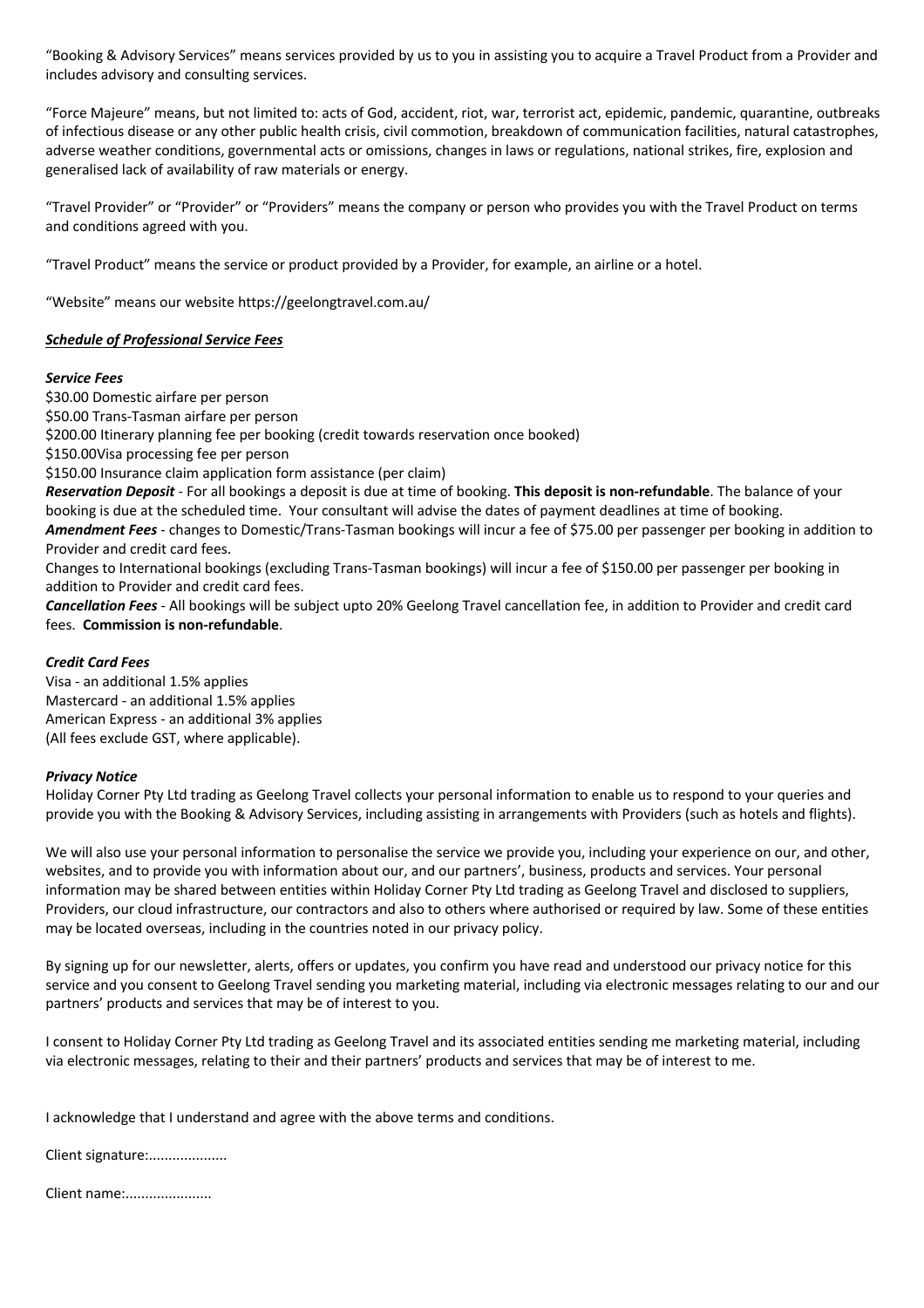# *Travel Tips*

These tips set out below are NOT legally binding terms and conditions.

#### *Passports, Visas and Health Requirements*

Travel documents and airline tickets MUST EXACTLY MATCH the name and spelling as appears in the passport. We will need to sight your passport and we will not be liable for any incorrect information given to us nor for any re-issue fees imposed by the airline or tour wholesaler should re-issue of documentation be required.

It is your responsibility to ensure that you have the required documents, including visas and passports, before travelling to a destination. For more information please log on to www.dfat.gov.au and www.smarttraveller.gov.au. Please check with the respective Embassy or Consulate of each country that you are travelling to, as many destinations require visas for both Australians and non-Australian passport holders. For more information, log on to www.visalink.com.au. You need to ensure that you have at least 6 months validity on your passport from the date of your departure return.

For International travellers booked on flights to the USA, including Hawaii, it is now mandatory, under the Visa Waiver Program to receive an electronic authorisation known as ESTA (Electronic System for Travel Authorisation) no less than 72 hours before travel to the USA. This can be obtained from the following website: https://esta.cbp.dhs.gov/esta/.

For international travellers booked on flights to Canada, you either need a visitor visa or an Electronic Travel Authorization (eTA) to fly to, or transit through, a Canadian airport. An eTA can be obtained from the following website: https://www.canada.ca/en/immigration-refugees-citizenship/services/visit-canada/eta/apply.html

It is your responsibility to ensure that you are aware of any health requirements for your travel destinations. Vaccinations are strongly recommended for certain destinations. You need to contact your local doctor who will advise you of these requirements. Please note that vaccinations may be recommended before your travel departure date.

#### *Travel Advice*

We recommend that you contact the Department of Foreign Affairs and Trade (DFAT) or visit their website at www.dfat.gov.au for general travel advice, as well as specific advice (including safety alert levels) relating to the destination you wish to visit.

#### *Ticketing*

For international and domestic departure, e-tickets will be issued upon payment and completion of the booking process. All other travel documentation, such as hotel booking confirmations, will be emailed to the email address you provided as an e-document. Should the Provider issue paper vouchers, these will be posted to the address you provided.

## *Baggage Allowance*

Baggage allowance varies from airline to airline and in many cases the airfare you have paid may not include the cost to cover checked baggage. Please check with your Travel Advisor and/or the airline providing your flights for the allowances.

#### *Frequent Flyers & Special Requests*

For more information on whether your airfare is eligible for Frequent Flyer rewards, please contact the airline directly. When booking online, please ensure that you have entered your correct number. For bookings made by telephone via our Customer Service Team, please advise of your Frequent Flyer details and these will be added to your reservation. We do not take any responsibility should an airline not register your trip. You should retain copies of your air ticket and boarding pass.

Special requests will be passed on to the Provider but cannot be guaranteed.

#### *Seating Allocations*

Please note Seating allocations can be requested but they are never guaranteed, the airlines have the right to change and or cancel any seat requests.

#### **Reconfirmation of Flights**

We strongly recommend you reconfirm all your onward and return flights at least 72 hours before each flight. This is done by calling the airline directly or you can also access your own booking over the internet on the airline website. Your airline booking number is listed below.

# *CRUISE ITINERARY*

Cruise itineraries are subject to change i.e. weather, mechanical, civil unrest and any other unforeseen circumstances. Geelong Travel takes no responsibility for any changes made to itineraries and is at the discretion of the cruise company.